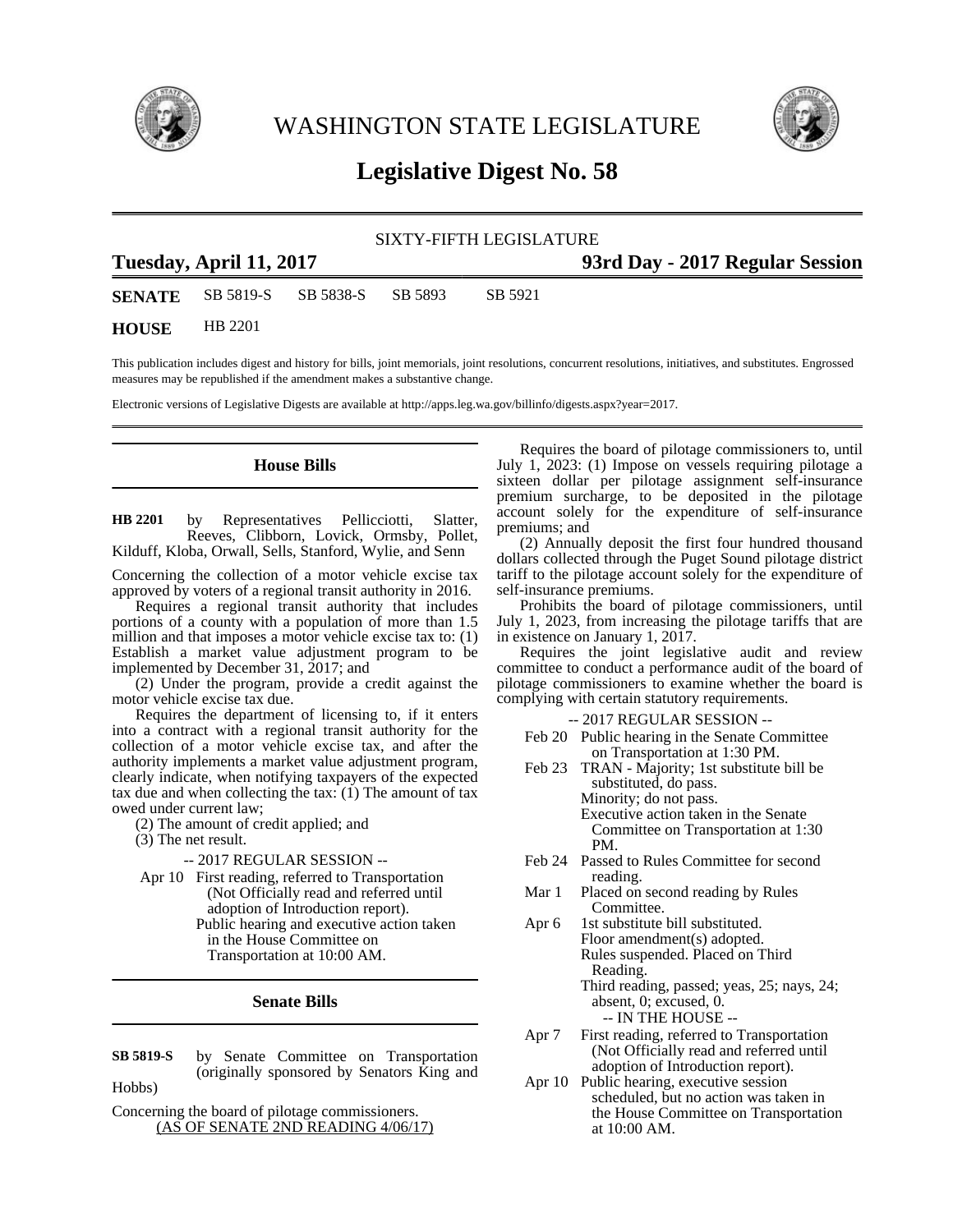by Senate Committee on Ways & Means (originally sponsored by Senators Rossi, Kuderer, Palumbo, Braun, Hunt, Fain, O'Ban, Hawkins, Brown, Sheldon, Rivers, Zeiger, Angel, Bailey, Honeyford, Miloscia, Walsh, Wilson, Becker, Warnick, Mullet, and Hobbs) **SB 5838-S**

Concerning the capital construction of and bonding for addressing the facilities maintenance backlog for the state parks and recreation commission.

(AS OF SENATE 2ND READING 4/05/17)

Establishes the securing the future of Washington's state parks bonding act.

Authorizes the state finance committee to issue general obligation bonds to provide funds for needed capital improvements consisting of the predesign, design, maintenance, construction, modification, renovation, modifying existing structures to meet current and future needs, equipping, and other improvement of state buildings and facilities for the parks and recreation commission.

Prohibits the proceeds from the bonds from being used for: (1) Any expenditures to any part of the cross-state trail east of the Columbia river known by the names of the Milwaukie Road corridor, John Wayne trail or iron horse trail, or for the Columbia Plateau trail south of the Turnbull national wildlife refuge where the scablands nature trail and the Columbia Plateau trail meet and north of the Snake river junction trailhead;

(2) Any expenditures pertaining to any part of trails acquired by the parks and recreation commission after the effective date of this act; and

(3) The purchase or acquisition of any new land.

Creates the Daniel J. and Nancy Evans state parks preservation account.

- -- 2017 REGULAR SESSION --
- Mar 14 Public hearing in the Senate Committee on Ways & Means at 3:30 PM.
- Mar 16 WM Majority; 1st substitute bill be substituted, do pass. Minority; do not pass. Minority; without recommendation. Executive action taken in the Senate Committee on Ways & Means at 3:30 PM.
- Mar 21 Passed to Rules Committee for second reading.
- Mar 29 Placed on second reading by Rules Committee.
- Apr 5 1st substitute bill substituted. Floor amendment(s) adopted. Rules suspended. Placed on Third Reading. Third reading, passed; yeas, 36; nays, 12; absent, 0; excused, 1. -- IN THE HOUSE --
- Apr 7 First reading, referred to Capital Budget (Not Officially read and referred until adoption of Introduction report).
- by Senators O'Ban, Rossi, Becker, Rivers, Miloscia, King, Bailey, Braun, Wilson, Walsh, **SB 5893**

Zeiger, Angel, Warnick, Brown, Honeyford, Fortunato, Pearson, Padden, Fain, Schoesler, and Hawkins

Concerning the administration of motor vehicle excise taxes by regional transit authorities.

(AS OF SENATE 2ND READING 4/06/17)

Requires a regional transit authority that includes a county with a population of more than 1.5 million to pay a motor vehicle excise tax impact assessment, of one dollar per motor vehicle excise tax payment occurring annually within the authority's boundaries, to be deposited in the motor vehicle fund.

Authorizes a regional transit authority to contract with the department of licensing for the collection of a motor vehicle excise tax only if: (1) The tax is based solely on the vehicle valuation method identified below; and

(2) The total tax is levied at a rate not exceeding fivetenths of one percent on the value of a vehicle.

Requires the contract to provide that: (1) The department of licensing will receive amounts sufficient to fully cover the costs applicable to the tax collection process; and

(2) Any unforeseen future administrative costs will be borne by the regional transit authority.

Requires the value of a motor vehicle, as an alternative to the vehicle valuation method described in RCW  $81.104.160(1)(a)$ , for the purpose of determining a motor vehicle excise tax imposed by a regional transit authority, to be based on base model Kelley blue book values or national automobile dealers association values, whichever is lower.

## -- 2017 REGULAR SESSION --

- Mar 17 First reading, referred to Transportation.
- Mar 27 Public hearing in the Senate Committee
- on Transportation at 3:30 PM. Mar 29 TRAN - Majority; do pass.
	- Minority; do not pass. Executive action taken in the Senate Committee on Transportation at 3:30 PM.
- Mar 31 Passed to Rules Committee for second reading.
- Apr 4 Placed on second reading by Rules Committee.
- Apr 6 Floor amendment(s) adopted. Rules suspended. Placed on Third Reading.

Third reading, passed; yeas, 25; nays, 24; absent, 0; excused, 0. -- IN THE HOUSE --

Apr 7 First reading, referred to Transportation (Not Officially read and referred until adoption of Introduction report).

by Senators O'Ban and Zeiger **SB 5921**

Clarifying that a city or town is prohibited from using electric rates to subsidize telecommunication services.

Clarifies that a city or town may not use money collected in electric rates from electric utility customers to<br>subsidize or otherwise fund commercial or otherwise fund commercial telecommunication services provided by the city or town.

Makes an appropriation from the general fund to the state auditor for the purpose of conducting a review of cities and towns offering telecommunication services to